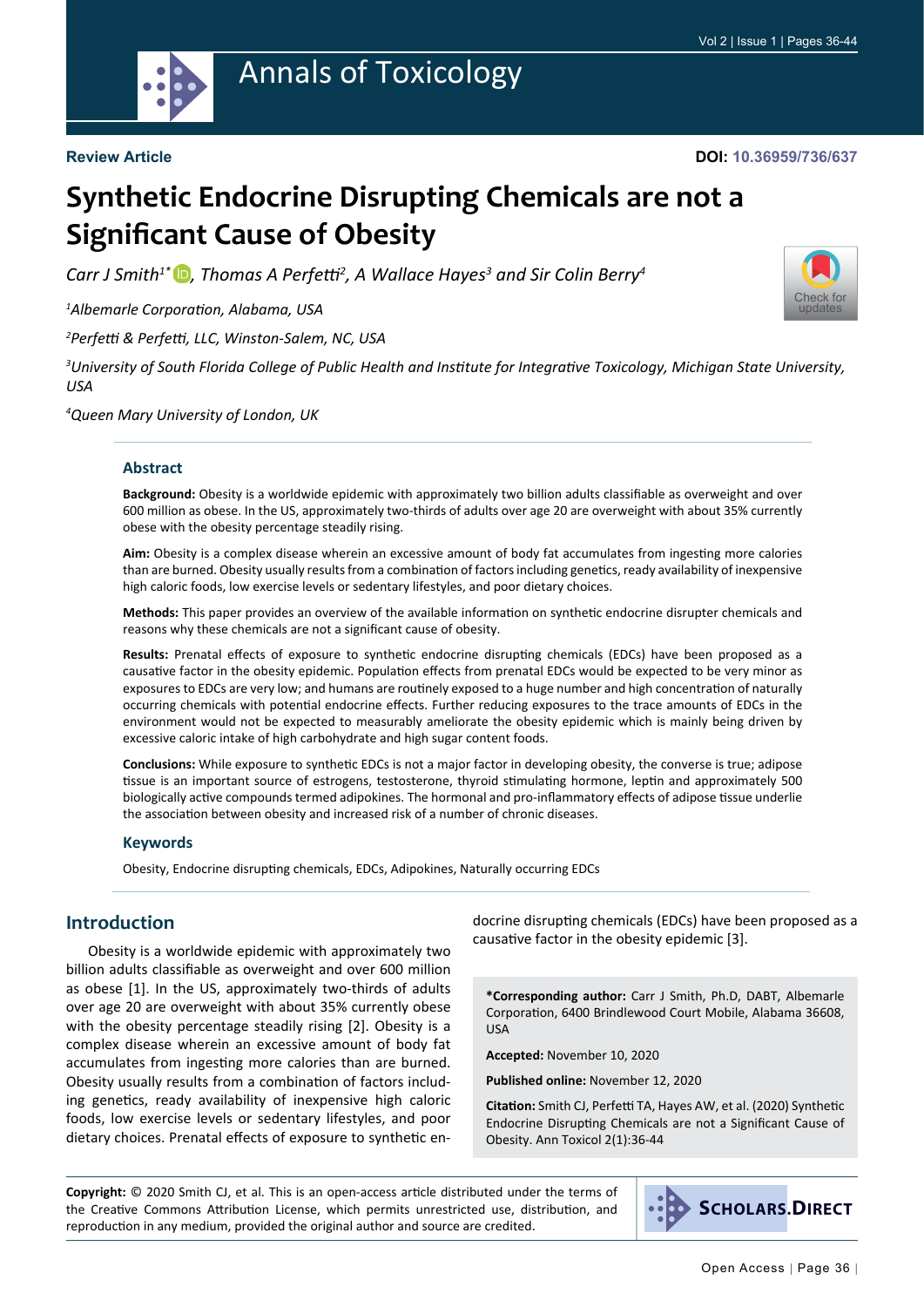We recently published two reviews on obesity [4,5]. In these reviews, the putative relationship between EDCs and obesity was noted: "The adverse health effects of obesity are likely to be extensive and include many factors apart from the widely understood type 2 diabetes risk."

"A significant body of literature reports that exposure to endocrine disrupting chemicals can adversely affect the endocrine glands, with an increased tendency toward developing obesity among the notable effects [6]. Any study on the potential adverse effects of exposures to relatively low concentrations of chemicals that might alter the endocrine system must take into account the very high percentages of societal obesity and the clear biological activity of the many molecules released by adipose tissue."

#### **Exposure to synthetic endocrine disrupting chemicals (EDCs) is very low**

The World Health Organization (WHO) defines an endocrine disrupting chemical (EDC) as an "exogenous substance or mixture that alters function(s) of the endocrine system and consequently causes adverse health effects in an intact organism, or its progeny, or (sub) populations" [3]. Under the auspices of the United Nations (UN) Environment Programme, the International Panel on Chemical Pollution (IPCP) has published a list of 45 chemicals from 11 structural groups classified as EDCs or potential EDCs [7]. This list has been adopted by the European Commission. Forty-eight additional

chemicals are under consideration by the European Chemicals Agency (ECHA) for classification as EDCs [8].

The United States National Institute of Environmental Health Sciences (NIEHS) describes three common mechanisms by which EDCs can exert their effects [9]. First, EDCs can possess estrogenic or androgenic activity, or mimic or partially mimic the activity of thyroid hormones. Second, EDCs can function as anti-estrogens or anti-androgens via intracellular receptor binding. Third, EDCs can adversely impact either the synthesis or regulation of hormone receptors thereby altering receptor function, e.g. liver metabolism of receptors. Exposure to EDCs is of particular concern in situations characterized by rapid cellular development including pregnancy and infancy [9].

In the previously noted recent review, we [4] discussed the mechanisms of obesity, insulin resistance, and the metabolic syndrome; and also reviewed the mechanisms of obesity-related alterations in bone density, composition, and resilience to fracture; and presented the diverse mechanisms associated with cancer and obesity.

Numerous regulatory agencies in the United States and in the European Union have programs directed at understanding EDCs (European Food Safety Authority (EFSA); US Environmental Protection Agency (US EPA); US EPA, [10-13]. Human exposure to a number of the 45 EDCs adopted by the European Commission has been measured ([Table 1\)](#page-1-0). Expo-

| <b>Endocrine Disrupting Chemicals</b><br>(EDC) Adopted by the European<br><b>Commission (EC)</b>    | <b>CAS RN</b> | <b>Chemical Class</b> | Regulatory<br><b>Status</b>     | <b>Reported levels of EDCs in</b><br>Human Body Fluids (blood,<br>plasma, umbilical cord fluid,<br>etc.) or Urine* | <b>References</b> |
|-----------------------------------------------------------------------------------------------------|---------------|-----------------------|---------------------------------|--------------------------------------------------------------------------------------------------------------------|-------------------|
| Benzophenone-2; 2,2',4,4'-<br>tetrahydroxybenzophenone                                              | 131-55-5      | Benzophenone          | Component<br>Under Study        | $0.05 - 0.07$ ng/ml                                                                                                | $[17]$            |
| Benzophenone-3; Oxybenzone                                                                          | 131-57-7      | Benzophenone          | Component<br>Under Study        | 60-140 ng/ml                                                                                                       | $[20]$            |
| Benzyl butyl phthalate; BBP                                                                         | 85-68-7       | Phthalate             | Sunset date,<br>02/21/2015      | BDL (0.2 ng/mL)                                                                                                    | $[14]$            |
| 3-Benzylidene camphor (3-BC);<br>1,7,7-trimethyl-3-(phenylmethylene)<br>bicyclo[2.2.1]heptan-2- one | 15087-24-8    | Camphor               | Component<br><b>Under Study</b> | <b>BDL</b>                                                                                                         | $[15]$            |
| Bis(2-ethylhexyl) phthalate (DEHP)                                                                  | 117-81-7      | Phthalate             | Sunset date,<br>02/21/2015      | $103.55 \pm 92.98$ ng/ml                                                                                           | $[25]$            |
| <b>Bisphenol F</b>                                                                                  | 620-92-8      | Phenol                | Component<br>Under Study        | $212$ ng/ml                                                                                                        | $[23]$            |
| <b>Bisphenol S</b>                                                                                  | $80 - 09 - 1$ | Phenol                | Component<br><b>Under Study</b> | $12.3$ ng/ml                                                                                                       | $[23]$            |
| <b>Butylated hydroxytoluene</b>                                                                     | 128-37-0      | Phenol                | Component<br>Under Study        | 4.4-273.9 $ng/g$                                                                                                   | $[28]$            |
| Butylparaben; butyl 4-hydroxybenzoate                                                               | $94 - 26 - 8$ | Phenol                | Component<br>Under Study        | $0.03 - 0.42$ ng/ml                                                                                                | $[18]$            |
| Carbon disulphide                                                                                   | $75-15-0$     | Bisulphide            | Component<br>Under Study        | BDL Very short half-life                                                                                           | None              |
| Dibutyl phthalate (DBP)                                                                             | 84-74-2       | Phthalate             | Sunset date,<br>02/21/2015      | $0.18 - 13.47 \,\mu g/mL$                                                                                          | $[27]$            |

#### <span id="page-1-0"></span>**Table 1:** Reported levels of the 45 Endocrine Disrupting Chemicals (EDCs) in human body fluids.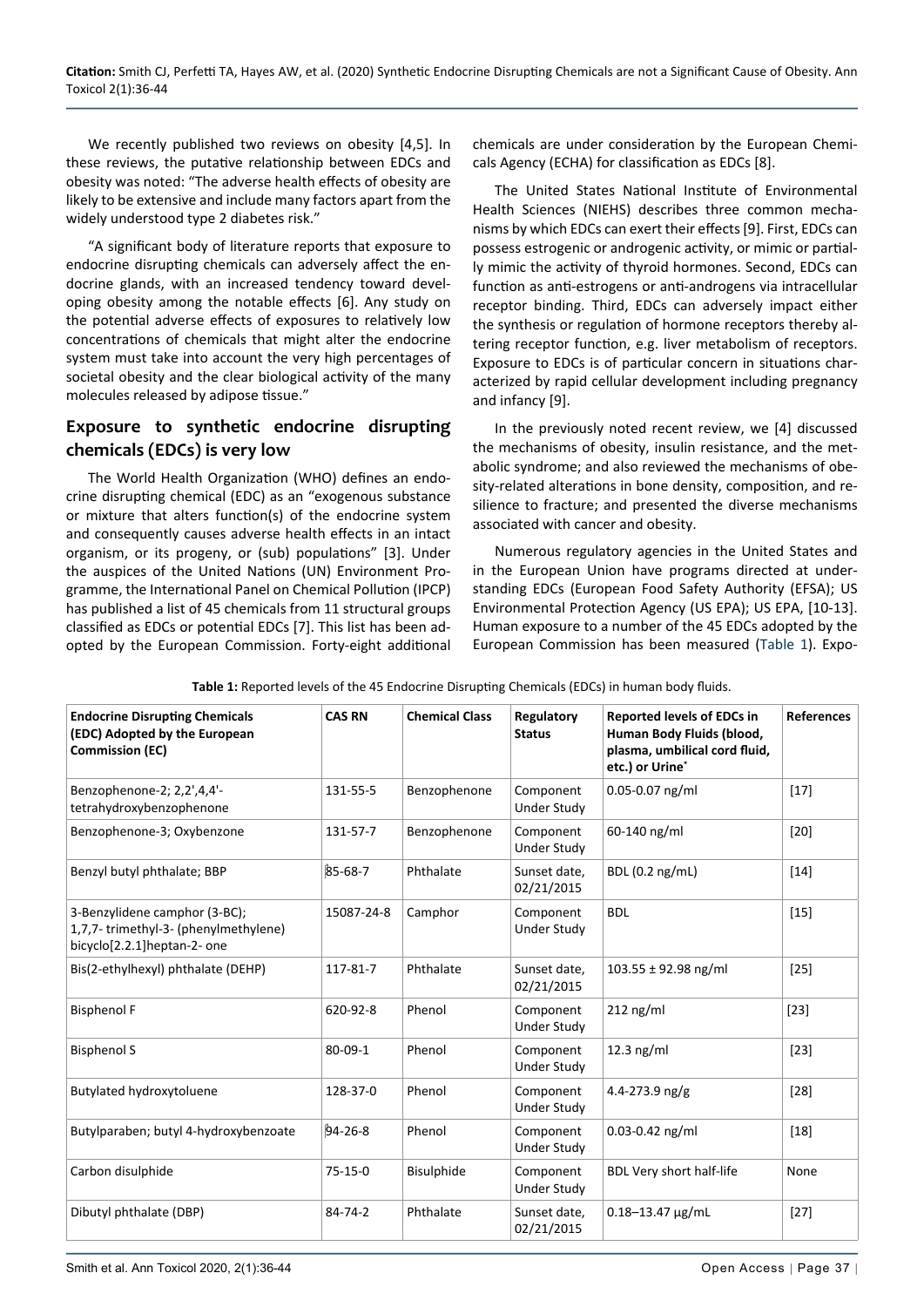**Citation:** Smith CJ, Perfetti TA, Hayes AW, et al. (2020) Synthetic Endocrine Disrupting Chemicals are not a Significant Cause of Obesity. Ann Toxicol 2(1):36-44

| Dicyclohexyl phthalate (DCHP)                                                                                      | $84 - 61 - 7$            | Phthalate       | Component<br><b>Under Study</b> | BDL (0.2 ng/mL)                 | $[14]$ |
|--------------------------------------------------------------------------------------------------------------------|--------------------------|-----------------|---------------------------------|---------------------------------|--------|
| Diethyl phthalate (DEP)                                                                                            | 84-66-2                  | Phthalate       | Component<br><b>Under Study</b> | $0.64 - 3.11$ µg/mL             | $[27]$ |
| Dihexyl phthalate (DHP)                                                                                            | 84-75-3                  | Phthalate       | Component<br><b>Under Study</b> | BDL (0.2 ng/mL)                 | $[14]$ |
| 4,4'-Dihydroxybenzophenone                                                                                         | 611-99-4                 | Benzophenone    | Component<br><b>Under Study</b> | BDL Very short half-life        | None   |
| Diisobutyl phthalate (DiBP)                                                                                        | 84-69-5                  | Phthalate       | Sunset date.<br>02/21/2015      | BDL (0.2 ng/mL)                 | $[14]$ |
| Diisodecyl phthalate (DiDP)                                                                                        | 26761-40-0               | Phthalate       | Component<br><b>Under Study</b> | BDL (0.2 ng/mL)                 | $[14]$ |
| p-(1,1-Dimethylpropyl) phenol                                                                                      | 80-46-6                  | Phenol          | Component<br><b>Under Study</b> | BDL Very short half-life        | None   |
| Dioctyl phthalate (DOP)                                                                                            | 117-81-7                 | Phthalate       | Sunset date,<br>02/21/2015      | BDL (0.2 ng/mL)                 | $[14]$ |
| Diundecyl phthalate (DuDP), branched and<br>linear                                                                 | 85507-79-5               | Phthalate       | Component<br><b>Under Study</b> | BDL (0.2 ng/mL)                 | $[14]$ |
| 2-Ethylhexyl 4-methoxycinnamate                                                                                    | 5466-77-3                | Acrylate        | Component<br><b>Under Study</b> | $5-8$ ng/ml                     | $[20]$ |
| Ethylparaben                                                                                                       | 120-47-8                 | Phenol          | Component<br><b>Under Study</b> | 0.02-31.7 ng/mL                 | [80]   |
| 4-Heptylphenol, branched and linear                                                                                | 1987-50-4,<br>72624-02-3 | Phenol          | Component<br><b>Under Study</b> | <b>BDL Very short half-life</b> | None   |
| Metam-sodium                                                                                                       | 137-42-8                 | Dithiocarbamate | Component<br><b>Under Study</b> | BDL Very short half-life        | None   |
| 3-(4-Methylbenzylidene) camphor; 1,7,7-<br>trimethyl-3-[(4-methylphenyl) methylene]<br>bicyclo[2.2.1] heptan-2-one | 36861-47-9               | Camphor         | Component<br><b>Under Study</b> | 16-18 ng/ml                     | $[15]$ |
| Methylparaben (MPB)                                                                                                | 99-76-3                  | Phenol          | Component<br><b>Under Study</b> | 43.9 ng/mL                      | $[24]$ |
| 4-Nitrophenol                                                                                                      | 100-02-7                 | Phenol          | Component<br><b>Under Study</b> | BDL Very short half-life        | None   |
| 4-Nonylphenol, branched and linear                                                                                 | ÷,                       | Phenol          | Component<br><b>Under Study</b> | 32 ng/mL                        | $[19]$ |
| 4-Nonylphenol, branched and linear,<br>ethoxylated                                                                 |                          | Phenol          | Sunset date,<br>01/04/2021      | 0.07-0.16 ng/ml                 | $[19]$ |
| Pentachlorophenol (PCP)                                                                                            | 87-86-5                  | Phenol          | Component<br><b>Under Study</b> | 109.6 ng/ml                     | $[26]$ |
| Propylparaben; propyl 4-hydroxybenzoate                                                                            | $94 - 13 - 3$            | Phenol          | Component<br><b>Under Study</b> | 2.9-60.4 ng/ml                  | $[81]$ |
| Quadrosilan; 2,6-cis-<br>Diphenylhexamethylcyclotetrasiloxane                                                      | 33204-76-1               | Siloxane        | Component<br><b>Under Study</b> | $\overline{\phantom{a}}$        | None   |
| 2,4-Dihydroxybenzophenone<br>(Resbenzophenone)                                                                     | 131-56-6                 | Benzophenone    | Component<br><b>Under Study</b> | $2.2 - 6.3$ ng/ml               | $[17]$ |
| Resorcinol                                                                                                         | 108-46-3                 | Phenol          | Component<br><b>Under Study</b> | <b>BDL</b>                      | $[16]$ |
| Tebuconazole                                                                                                       | 107534-96-3              | Triazole        | Component<br><b>Under Study</b> | $\overline{\phantom{a}}$        | None   |
| Tert-butylhydroxyanisole (BHA); tertbutyl-<br>4-methoxyphenol                                                      | 25013-16-5               | Phenol          | Component<br><b>Under Study</b> | Very short half-life            | $[82]$ |
| Tert-butyl methyl ether; MTBE; 2-<br>methoxy-2-methylpropane                                                       | 1634-04-4                | Ether           | Component<br><b>Under Study</b> | 5-20 ng/ml                      | $[83]$ |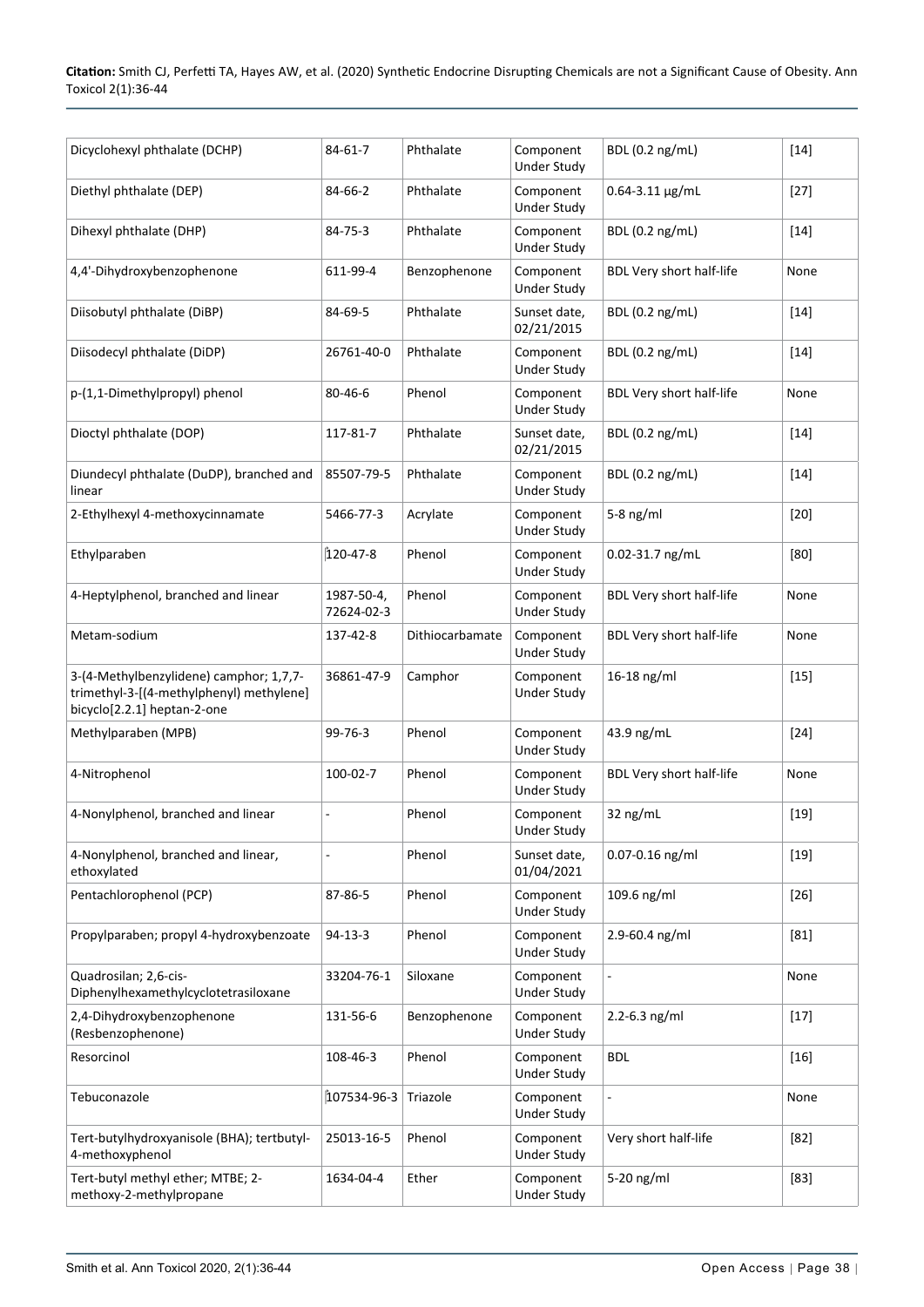| 4-(1,1,3,3-Tetramethylbutyl)phenol                 | 140-66-9   | Phenol                 | Sunset date,<br>01/04/2021 | $0.2 - 20.6$ ng/ml              | $[19]$ |
|----------------------------------------------------|------------|------------------------|----------------------------|---------------------------------|--------|
| 4-(1,1,3,3-Tetramethylbutyl)phenol,<br>ethoxylated |            | Phenol                 | Component<br>Under Study   | BDL Very short half-life        | None   |
| Thiram                                             | 137-26-8   | Dithiocarbamate        | Component<br>Under Study   | <b>BDL Very short half-life</b> | None   |
| 2,4,6-Tribromophenol                               | 118-79-6   | Phenol                 | Component<br>Under Study   | <b>BDL Very short half-life</b> | None   |
| Triclosan                                          | 3380-34-5  | Phenol                 | Component<br>Under Study   | 5.9 $ng/ml$                     | $[21]$ |
| Triphenyl phosphate                                | 115-86-6   | Phenol                 | Component<br>Under Study   | $2.9$ ng /ml                    | $[22]$ |
| Zineb                                              | 12122-67-7 | <b>Dithiocarbamate</b> | Component<br>Under Study   | BDL Very short half-life        | None   |
| Ziram                                              | 137-30-4   | <b>Dithiocarbamate</b> | Component<br>Under Study   | BDL Very short half-life        | None   |

\* BDL Very short half-life means the ED is metabolized very rapidly and the parent compound was eliminated.

sure levels to the 45 EDCs are very low. Eleven of the 45 EDCs are metabolized very rapidly with the resultant half-life being so short that exposure cannot be measured as the parent compound is eliminated prior to detection. The rapidly metabolized EDCs include the following chemicals: Carbon disulphide (CASRN 75-15-0); 4,4'-dihydroxybenzophenone (CARN 611-99-4); p-(1,1-dimethylpropyl) phenol (CASRN 80-46-6); 4-heptylphenol, branched and linear (CASRN 1987-50-4 and CARN 72624-02-3); metam-sodium (CASRN137-42-8); 4-nitrophenol (CASRN 100-02-7); 4-(1,1,3,3-tetramethylbutyl) phenol, ethoxylated; Thiram (CASRN137-26-8); 2,4,6-tribromophenol(CASRN118-79-6); Zineb (CASRN 12122-67-7); and Ziram (CASRN 137-30-4).

For example, oral absorption of metam-sodium is rapid and almost complete (85%) based on urinary and expired air excretion (50 and 35%, respectively). The metabolism of metam is extensive and rapid, suggesting a decomposition of metam into MITC (methylisothiocyanate),  $CO_{2}$ , and COS. MITC is further conjugated to glutathione and excreted in urine while CO<sub>2</sub>, COS, and CS<sub>2</sub>, are excreted via expired air. In terms of chemical analysis, metam is photosensitive and decomposes in minutes [10].

Nine of the 45 EDCs are metabolically stable chemicals but were in body fluids at levels below the analytical limit of detection [14-16]. These nine EDCs include: benzyl butyl phthalate (BBP) (CASRN 85-68-7) [14]; 3-benzylidene camphor (3- BC) [15]; 1,7,7-trimethyl-3-(phenylmethylene)bicyclo[2.2.1] heptan-2- one (phenylmethylene)bicyclo[2.2.1]heptan-2 one (CASRN 15087-24-8) [15]; dicyclohexyl phthalate (DCHP) (CASRN 84-61-7) [14]; dihexyl phthalate (DHP) (84-75-3) [14]; diisobutyl phthalate (DiBP) (CASRN 84-69-50); diisodecyl phthalate (DiDP) (CASRN 26761-40-0) [14]; dioctyl phthalate (DOP)(CASRN 117-81-7) [14]; diundecyl phthalate (DuDP), branched and linear (CASRN 85507-79-5) [14]; and resorcinol (CASRN 108-46-3) [16].

Three of the 45 EDCs were measured at less than 1 nanogram (ng)/milliliter (ml) [17-19]. Five of the 45 EDCs were measured at levels from 1-10 ng/ml [17,20-22]. Two of the 45

EDCs were measured at levels from 10-20 ng/ml [15,23]. Two of the 45 EDCs were detected at levels between 20 and 50 ng/ ml [19,24]. One of the 45 EDCs was detected at a level of 50- 100 ng/ml [20]. Three of the 45 EDCs were detected at levels between 100 and 150 ng/ml [20,25,26]. The four EDCs reported at the highest levels were: Dibutyl phthalate (DBP) (CASRN 84-74-2), detected at 0.18-13.47µg/ml [27]; diethyl phthalate (DEP) (CASRN 84-66-2), detected at 0.64-3.11µg/ml [27]; bisphenol F (CASRN 620-92-8), detected at 212 ng/ml [25]; and butylated hydroxytoluene (CASRN 128-37-0), detected at 4.4- 273.9 ng/g [28]. In summary, each of the 45 EDCs is found in human body fluids at very low levels or at concentrations so low as to be below the current analytical detection limit.

#### **Routine exposures to naturally occurring chemicals are extremely high**

Testing to determine the endocrine disrupting potential of chemicals is conducted according to standardized protocols. In 2012 and then in 2018, the Organization for Economic Co-operation and Development (OECD) released its "Revised Guidance Document 150 on Standardized Test Guidelines for Evaluation of Chemicals for Endocrine Disruption" [29]. The OECD guidance document focuses on the disruption of estrogen, androgen, thyroid hormones, and steroidogenesis. The United States Environmental Protection Agency (USEPA) has published similar guidance documents detailing *in vitro* and *in vivo* tests for endocrine disruption [11,12]. In addition to these assay methods, computer-based models can also be used to estimate the endocrine disruptor potential of chemicals, e.g. the United States Food and Drug Administration (USFDA) Endocrine Disruptor Knowledge Base (EDKB) [13]. One aspect of the EDKB program is predicting the affinity for binding of chemicals to estrogen and androgen nuclear receptor proteins.

The number of naturally occurring chemicals to which humans are routinely exposed is enormous, and the concentrations are significant. First, 99.9% of the pesticides to which humans are exposed are naturally produced by plants as a de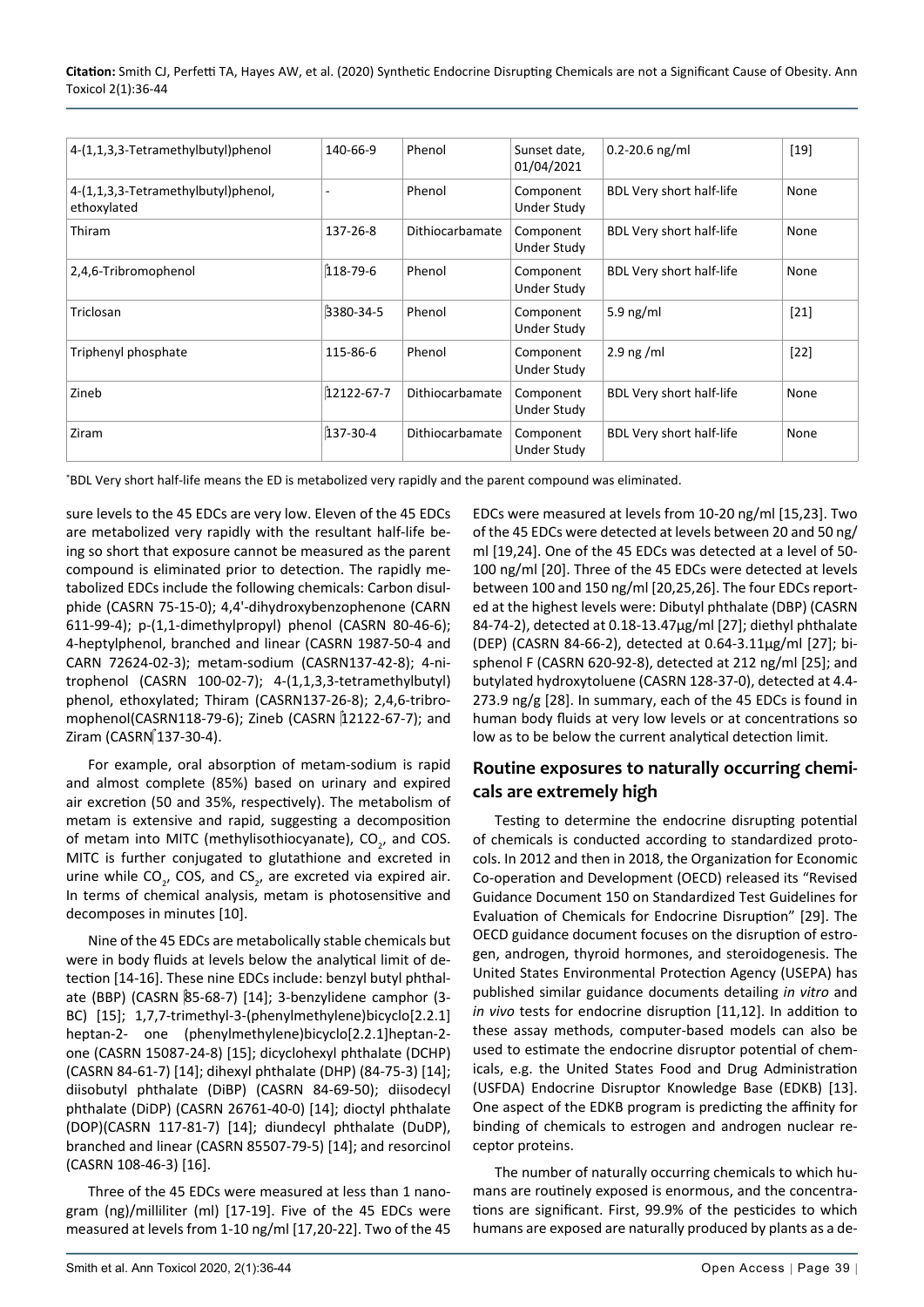fense mechanism against insect and animal predation [30,31]. It has been estimated that Americans eat about 1.5 grams of natural pesticides per person per day while eating common vegetables including tomatoes, potatoes, and legumes, or drinking coffee [30]. For example, in cabbage alone, 49 chemicals have been identified [30]. The chemical constituents in cabbage represent but a small fraction of chemicals that humans ingest when eating plants. Duke has stated that tens of thousands of secondary plant products have been identified and that hundreds of thousands of such compounds are thought to exist [31].

Second, a very large number of chemicals of diverse structures reported as mutagens, rodent carcinogens, and endocrine disruptors are found in common foods and drinks [32,33]. Among these chemicals to which humans are exposed via diet are the polycyclic aromatic hydrocarbons (PAHs), N-nitrosamines, and heterocyclic amines [32,33].

Third, the healthy human gut usually contains between 300 to 1000 different species of bacteria [34,35], with 30 to 40 species accounting for 99% of the total bacterial count [36]. The mass of bacteria residing in the gut of an average-sized (70 kg) man is estimated to weigh about 0.2 kg [37]. Sender, et al. estimate that the number of cells in an average man's body and the number of bacteria in his gut are similar, i.e. 3.0  $\times$  10<sup>13</sup> human cells and 3.8  $\times$  10<sup>13</sup> bacteria [37]. The huge number of bacteria in the human gut produces a large number of different chemicals [38].

Fourth, 25 million metric tons of synthetic persistent organic pollutants (POPs) were produced worldwide from 1945 to 2015 [39]. A number of natural processes produce comparatively large amounts of organic compounds. Common wood-degrading and forest litter-degrading fungi produce 9,900,000 metric tons yearly of chlorinated anisyl metabolites including tetrachloro-4-methoxyphenol and tetrachloro-1,4-dimethoxybenzene [40,41]. Microorganisms in temperate and boreal forest soils produce 11,600,000 metric tons yearly of chlorinated organic substances (OCl) [42-45]. Marine macroalgae produce 13.3 tons yearly of the volatile halogenated chemicals  $CHBr_{3}$ , CHBr<sub>2</sub>Cl, and CH<sub>2</sub>Br<sub>2</sub> [46,47]. Each year, volcanoes release 3,000,000 tons of volatile halogenated chemicals including HCl, and 11,000,000 tons of HF [48-50]. Volcanoes, forest fires, and burning municipal solid waste (MSW) release 13.1 tons per year of dioxins, polychlorinated dibenzofurans, and polychlorinated dibenzo-p-dioxins [51]. The yearly quantity of organic compounds produced in nature that are either themselves relatively stable, or can react (e.g. HCl, HF) with other naturally occurring compounds and form relatively stable compounds is astronomical at an estimated release into the environment of 1.79 billion metric tons *yearly*. Assuming that yearly worldwide releases of organic compounds into the environment by natural sources have remained approximately stable during the post-War period, the total tons of organic compounds released into the environment over the 70-year period from 1945-2015 is an astronomical 125 billion metric tons. Therefore, natural releases of organic compounds into the environment exceed synthetic production of POPs over the same time period by 5,000-fold.

EDCs classified to date fall into a number of different common chemical classes including benzophenones; phthalates; camphor; phenols; bisulphides; acrylates; dithiocarbamates; siloxanes; triazoles; and ethers. It can be anticipated that as more chemicals are tested that additional chemical classes will display endocrine disrupting activity. Many billions of pounds of chemicals are produced each year naturally by plants as pesticides; ingested in foods and beverages; made by gut bacteria; or produced by a variety of natural processes including common wood- and forest litter-degrading fungi; microorganisms in temperate and boreal forest soils; bacteria in marine sponges; marine macro-algae; volcanoes; and forest fires. Many of these naturally produced chemicals fall under the chemical classifications which include currently classified EDCs, and many thousands of naturally produced chemicals are yet to be tested for endocrine activity. Therefore, it can be safely assumed that exposure to naturally produced chemicals possessing endocrine activity greatly exceeds the sub-nanogram, nanogram and microgram levels of exposures to synthetic EDCs.

## **Exposure to synthetic EDCs is not geographically or temporally associated with obesity rates**

Obesity has risen rapidly both worldwide and in the United States (US) over the last several decades. In 2014, it was estimated that more than 1.9 billion adults were overweight with over 600 million classifiable as obese [52]. Approximately two-thirds of US adults over 20 years of age are currently classified as overweight with about 35% classified as obese [53]. The obesity rate in the US is predicted to reach 42% by 2030 in people over 18 years of age [54].

Obesity rates vary greatly by country, with no correlation between potential exposure to EDCs as indicated by degree of industrialization and obesity [55]. Across the US, exposures to EDCs would be expected to be similar. Despite the similarity in EDC exposure, obesity rates vary significantly by state from West Virginia's obesity rate of 38.1% to Colorado's rate of 22.6% [56]. Higher rates of obesity were correlated with lower levels of education [57], lower incomes [58], and ethnicity [59]. A number of studies have reported a genetic predisposition toward developing obesity [60]. In addition to genetics, a number of changes in lifestyle are correlated with increased rates of obesity including transitioning from living at home in high school to going away to college [61], decommissioning out of the military [62], and immigrating from a low obesity country to a high obesity country [63]. Obesity rates also do not correlate with the time scale of EDC production and dissemination into the environment as the rates of obesity in the US and worldwide have risen much more rapidly over the last several decades than have environmental exposures to EDCs [64].

## **Possible explanation of absence of a relationship between obesity and EDCs**

In a recent editorial entitled "Human exposure to synthetic endocrine disrupting chemicals (S-EDCs) is generally negligible as compared to natural compounds with higher or comparable endocrine activity. How to evaluate the risk of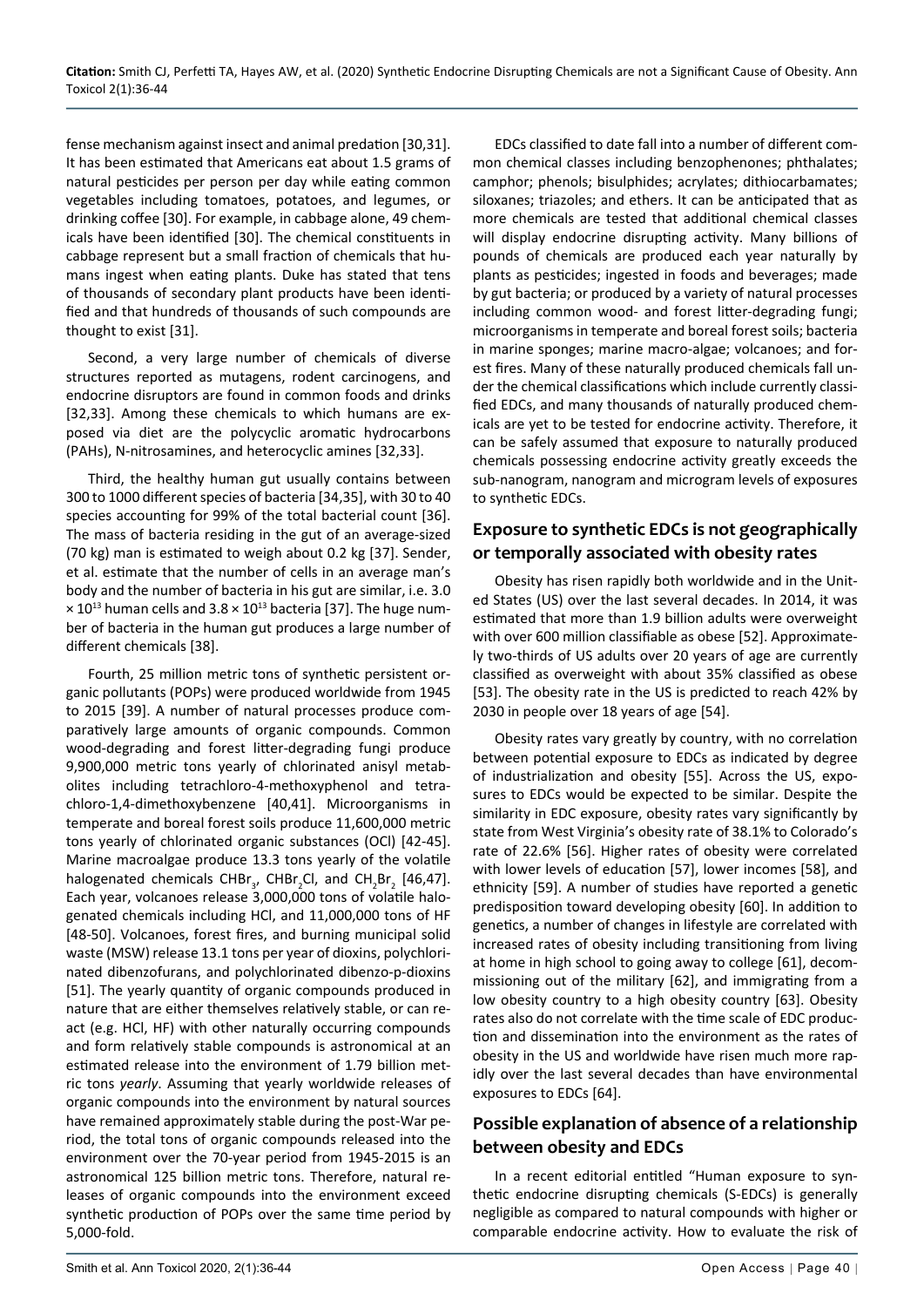the S-EDCs?" [65], a possible explanation for the absence of a relationship between obesity and EDCs was addressed.

Sifakis, et al. [66] have "evaluated the available epidemiological studies on the effects of synthetic endocrine disrupting chemicals (S-EDCs) in humans and concluded that due to the complexity of the clinical protocols, the degree of occupational and environmental exposure, the variable endpoints measured, and sample sizes, causal relationships between the reproductive disorders and exposure to specific toxicants (S-EDCs) are not established." It is expected that these or similar confounders are also at play in studies of EDCs as they effect obesity and as a result causal relationship between obesity and exposure to specific toxicants (S-EDCs) are also not well established.

## **Hormonal and pro-inflammatory effects of adipose tissue**

On a population basis, endocrine disrupting chemicals play an insignificant role in the development of obesity. In contrast, adipose tissue itself is composed of a number of different types of secretory cells including adipocytes; precursor cells; endothelial cells; macrophages; foam cells; neutrophils; lymphocytes; fibroblasts; and other cells [67-69]. The range of biological activities, structural diversity, and sheer number of different molecules secreted by adipose tissue is enormous. Molecules secreted by adipose tissue include the following.

- **•** Cytokine and cytokine-like proteins including tumor necrosis factor alpha (TNFα), interleukin 6 (IL-6), monocyte chemotactic factor 1 (MCP-1), resistin and progranulin
- **•** Proteins of the fibrinolytic system including plasminogen activator inhibitor (PAI-1) and Tissue Factor
- **•** Complement and complement-related proteins including Adipsin, Complement Factor B, acylating simulation protein (ASP) and C1q/TNF-related proteins (CTRPs)
- **•** Enzymes including dipeptidyl peptidase-4 (DPP-4)
- **•** Lipid transport molecules including apolipoprotein E, cholesterol ester transfer protein, and lipoprotein lipase
- **•** Endocannabinoids and other lipids including anandamide, 2-arachidonoylglycerol (2-AG) and free fatty acids; and
- **•** Proteins of the Renin Angiotensin System (RAS) including angiotensinogen [70].

The class of molecules secreted by fat cells, termed adipokines, is sufficiently complex and important that it merits separate discussion. Approximately 500 adipokines have been discovered to date with the following examples demonstrating the extremely wide range of biochemical and physiological reactions reported in the literature: Leptin, discovered in 1994, regulates appetite; adiponectin, discovered in 1995, enhances insulin sensitivity and lessens inflammation; ADAMTS1, discovered in 1997, affects fat stem cell differentiation, blood vessel formation, and ovulation; chemerin, discovered in 1997, increases inflammation and blood pressure; resistin, discovered in 2001, mediates insulin resistance; retinol-binding protein 4, discovered in 2005, affects insulin resistance; lipocalin-2, discovered in 2007, increases insulin

resistance and inflammation; isthmin-1, discovered in 2014, improves fat metabolism in the liver, mediates immune function, and influences embryonic developmental patterning; asprosin, discovered in 2016, modulates glucose release from the liver; Slit2-C, discovered in 2016, stimulates glucose metabolism; and lipocalin-5, discovered in 2018, improves skeletal muscle respiration [67,68].

Adipose tissue is very hormonally active as demonstrated by possessing a large number of different receptors for traditional endocrine hormones [69] including the following: Insulin receptor; glucagon receptor; growth hormone (GH) receptor; thyroid stimulating hormone (TSH) receptor; gastrin/CCK-B receptor; glucagon like peptide-1 receptor; and angiotensin II receptors type 1 and 2. Adipose tissue possesses enzymes capable of activating, interconverting, and inactivating steroid hormones [70,71]. A number of different enzymes that produce steroids are expressed in adipose tissue including cytochrome P450-dependent aromatase; 3-hydroxysteroid dehydrogenase (3HSD); 11HSD1; 17HSD; 7-hydroxylase; 17-hydroxylase; 5-reductase; and UDP-glucuronosyltransferase 2B15 [70,71].

#### **Role of receptors in obesity**

In Smith, et al. [4,5], receptors relevant to obesity, insulin resistance, and the metabolic syndrome were described as "… adipose tissue is hormonally active, possessing a large number of different receptors for classical endocrine hormones [69]. Insulin and glucagon receptors are present as are receptors for growth hormone, thyroidstimulating hormone (TSH), gastrin/CCK-B, glucagon-like peptide-1, and angiotensin II receptors types 1 and 2. Adipose tissue also possesses enzymes capable of activating, interconverting, and inactivating steroid hormones [70,71].

"The relationships among obesity, the metabolic syndrome, and type 2 diabetes mellitus are complex and have been reviewed by Hardy, et al. [72]. Although abdominal (visceral) adipose tissue increases the risk for developing insulin resistance and type 2 diabetes, increased subcutaneous adipose tissue decreases the risk for these conditions. Hardy, et al. [72] hypothesized that excess fatty acids released by visceral adipose tissue drain into the portal vein, impair insulin signaling, and induce inflammation and cytokine production by macrophages. Ye [73] has reviewed inflammatory mechanisms influencing insulin resistance via inhibition of insulin signaling in adipocytes and hepatocytes. First, insulin receptor substrate 1 and insulin receptor are inhibited by inflammation [74,75]. Second, inflammation impairs PPARc (peroxisome proliferator-activated receptor c) function [76,75]. Third, inflammation increases plasma free fatty acids via stimulation of lipolysis and inhibition of triglyceride synthesis [77]. This third mechanism proposed by Ye [73] is consistent with the mechanism proposed by Hardy, et al. [72]."

## **Conclusions**

While exposure to synthetic EDCs is not a major factor in developing obesity, the converse is true; adipose tissue is an important source of estrogens, testosterone, thyroid stimulating hormone, leptin, and approximately 500 biologically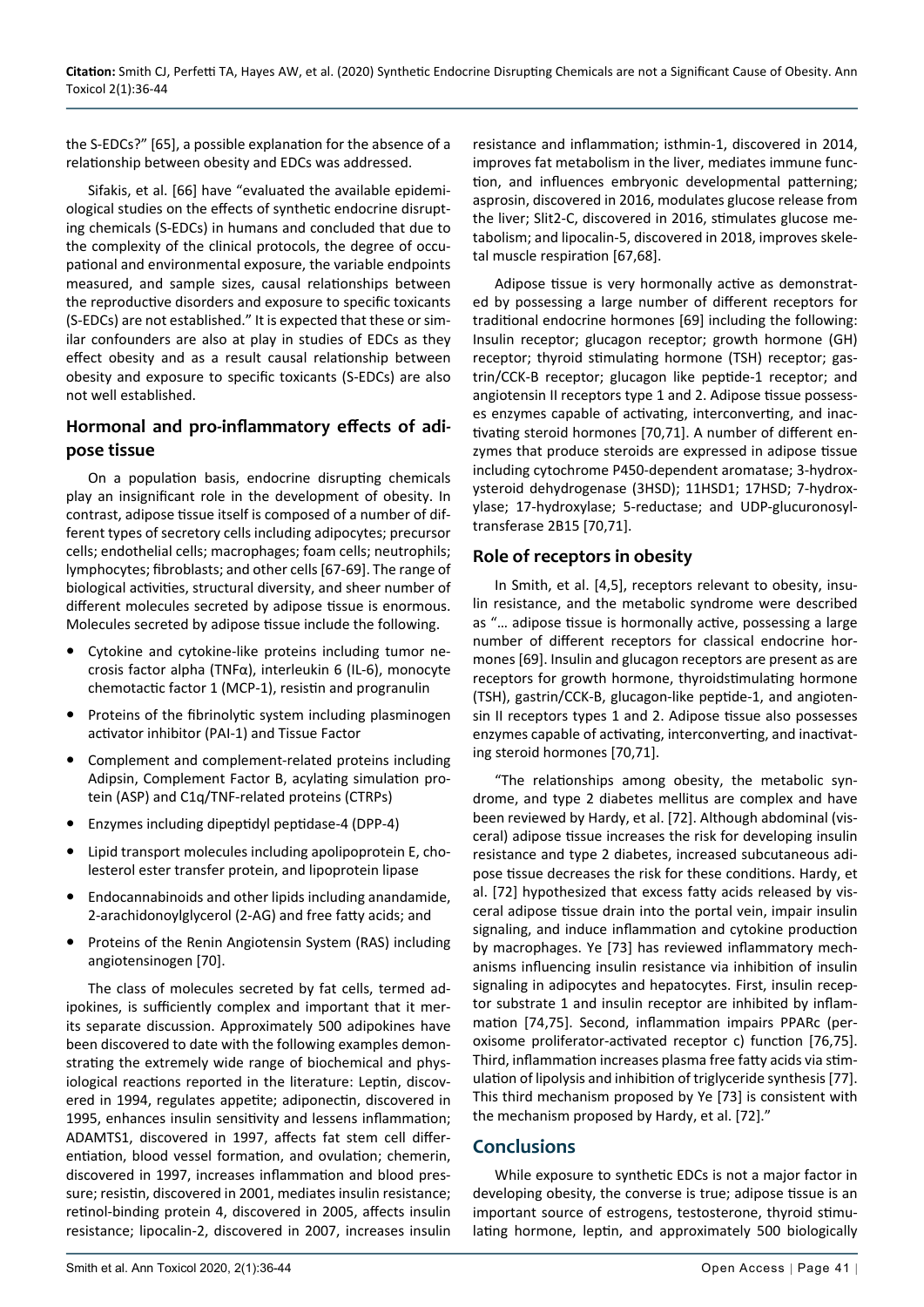active compounds termed adipokines. The hormonal and pro-inflammatory effects of adipose tissue underlie the association between obesity and increased risk of a number of chronic diseases.

In certain regulatory settings, consideration of the potential effects of exposure to EDCs is appropriate [3,7,8]. Within the context of public health, efforts to address the extremely serious health consequences of already unacceptably high and still rising obesity rates, an inordinate focus on exposures to nano-molar and micro-molar levels of synthetic EDCs is misplaced. Educational efforts should continue to emphasize awareness of caloric content and portion sizes [78] in addition to increasing physical activity levels [79].

#### **Authors' Contributions**

CJS, TAP, AWH and SCB contributed to manuscript conception, design, and writing in all areas of the manuscript. CJS, TAP, AWH and SCB contributed to conception and design and critical revisions for intellectual content. All authors have approved the paper to be published.

#### **Consent for Publication**

All authors consent to publication in the journal.

#### **Ethical Approval**

No human participants were involved in this paper and no new data were collected; thus, ethical approval was not required.

## **Declaration of Conflicting Interests**

The authors declared no potential conflicts of interest with respect to the research, authorship, and/or publication of this article.

#### **Funding**

The authors disclose that there is no outside sources of funding for the research, authorship, and/or publication of this article.

#### **References**

- 1. [World Health Organization \(2016\) Childhood overweight and](https://www.who.int/news-room/q-a-detail/noncommunicable-diseases-childhood-overweight-and-obesity)  [obesity.](https://www.who.int/news-room/q-a-detail/noncommunicable-diseases-childhood-overweight-and-obesity)
- 2. [Centers for Disease Control and Prevention \(2015\) The health](https://www.cdc.gov/healthyweight/effects/index.html)  [effects of overweight and obesity.](https://www.cdc.gov/healthyweight/effects/index.html)
- 3. [Bergman A, Heindel JJ, Jobling S, et al. \(2012\) State-of-the-sci](https://app.dimensions.ai/details/publication/pub.1037723031)[ence of endocrine disrupting chemicals. Toxicology Letters 211:](https://app.dimensions.ai/details/publication/pub.1037723031)  [S3.](https://app.dimensions.ai/details/publication/pub.1037723031)
- 4. [Smith CJ, Perfetti TA, Hayes AW, et al. \(2020\) Obesity as a source](https://academic.oup.com/toxsci/article/175/2/149/5811237)  [of endogenous compounds associated with chronic disease: A](https://academic.oup.com/toxsci/article/175/2/149/5811237)  [review. Toxicological Sciences 175: 149-155.](https://academic.oup.com/toxsci/article/175/2/149/5811237)
- 5. [Smith CJ, Perfetti TA, Hayes AW, et al. \(2020\) Clinical epidemiolo](https://www.sciencedirect.com/science/article/pii/S0273230020301379)[gy studies on potential effects of endocrine disrupting chemicals](https://www.sciencedirect.com/science/article/pii/S0273230020301379)  [\(EDCs\) should exclude subjects with obesity as determined by](https://www.sciencedirect.com/science/article/pii/S0273230020301379)  [BMI. Regulatory Toxicology and Pharmacology 115: 104711.](https://www.sciencedirect.com/science/article/pii/S0273230020301379)
- 6. [Lauretta R, Sansone A, Sansone M, et al. \(2019\) Endocrine dis](https://pubmed.ncbi.nlm.nih.gov/30984107/)[rupting chemicals: Effects on endocrine glands. Front Endocrinol](https://pubmed.ncbi.nlm.nih.gov/30984107/)  [\(Lausanne\) 10: 178.](https://pubmed.ncbi.nlm.nih.gov/30984107/)
- 7. [The International Panel on Chemical Pollution \(2017\) United Na](https://wedocs.unep.org/bitstream/handle/20.500.11822/25633/EDC_report1.pdf?sequence=1&isAllowed=y)[tions Environment Programme. Overview report I: Worldwide](https://wedocs.unep.org/bitstream/handle/20.500.11822/25633/EDC_report1.pdf?sequence=1&isAllowed=y)  [initiatives to identify endocrine disrupting chemicals \(EDCs\) and](https://wedocs.unep.org/bitstream/handle/20.500.11822/25633/EDC_report1.pdf?sequence=1&isAllowed=y)  [potential EDCs.](https://wedocs.unep.org/bitstream/handle/20.500.11822/25633/EDC_report1.pdf?sequence=1&isAllowed=y)
- 8. [European Chemical Agency \(ECHA\) \(2019\) Endocrine disruptor](https://echa.europa.eu/understanding-ed-assessment)  [assessment list.](https://echa.europa.eu/understanding-ed-assessment)
- 9. [National Institute of Environmental Health Sciences \(2019\) En](https://www.niehs.nih.gov/health/topics/agents/endocrine/index.cfm)[docrine disruptors.](https://www.niehs.nih.gov/health/topics/agents/endocrine/index.cfm)
- 10. [European Food Safety Authority \(2008\) Conclusion regarding the](https://efsa.onlinelibrary.wiley.com/doi/abs/10.2903/j.efsa.2009.203r)  [peer review of the pesticide risk assessment of the active sub](https://efsa.onlinelibrary.wiley.com/doi/abs/10.2903/j.efsa.2009.203r)[stance metam. EFSA Scientific Report 203: 1-97.](https://efsa.onlinelibrary.wiley.com/doi/abs/10.2903/j.efsa.2009.203r)
- 11. [United States Environmental Protection Agency \(US EPA\) \(1998\)](https://www.epa.gov/endocrine-disruption/endocrine-disruptor-screening-and-testing-advisory-committee-edstac-final)  [Endocrine disruptor screening and testing advisory committee](https://www.epa.gov/endocrine-disruption/endocrine-disruptor-screening-and-testing-advisory-committee-edstac-final)  [\(EDSTAC\) final report EDSTAC final report. Chapter five.](https://www.epa.gov/endocrine-disruption/endocrine-disruptor-screening-and-testing-advisory-committee-edstac-final)
- 12. [United States Environmental Protection Agency \(US EPA\) \(1998\)](https://19january2017snapshot.epa.gov/sites/production/files/2015-08/documents/app-kv14.pdf)  [Endocrine disruptor screening and testing advisory committee](https://19january2017snapshot.epa.gov/sites/production/files/2015-08/documents/app-kv14.pdf)  [\(EDSTAC\) final report EDSTAC final report, Appendix K.](https://19january2017snapshot.epa.gov/sites/production/files/2015-08/documents/app-kv14.pdf)
- 13. Ding D, Xu L, Fang H, et al. (2010) The EDKB: An established knowledge base for endocrine disrupting chemicals. BMC Bioinformatics 11: S5.
- 14. [Genuis SJ, Beesoon S, Lobo RA, et al. \(2012\) Human elimination](https://www.ncbi.nlm.nih.gov/pmc/articles/PMC3504417/)  [of phthalate compounds: Blood, urine, and sweat \(BUS\) study.](https://www.ncbi.nlm.nih.gov/pmc/articles/PMC3504417/)  [The Scientific World Journal 2012.](https://www.ncbi.nlm.nih.gov/pmc/articles/PMC3504417/)
- 15. [Janjua NR, Kongshoj B, Andersson AM, et al. \(2008\) Sunscreens](https://pubmed.ncbi.nlm.nih.gov/18221342/)  [in human plasma and urine after repeated whole‐body topical](https://pubmed.ncbi.nlm.nih.gov/18221342/)  [application. J Eur Acad Dermatol Venereol 22: 456-461.](https://pubmed.ncbi.nlm.nih.gov/18221342/)
- 16. European Chemical Agency (ECHA) (2017) Substance evaluation conclusion as required by REACH Article 48 and Evaluation report for Resorcinol, EC No 203-585-2, CAS No 108-46-3. Evaluating Member State(s): Finland.
- 17. [Bae J, Kim S, Kannan K, et al. \(2016\) Couples' urinary concentra](https://pubmed.ncbi.nlm.nih.gov/26575635/)[tions of benzophenone-type ultraviolet filters and the secondary](https://pubmed.ncbi.nlm.nih.gov/26575635/)  [sex ratio. Sci Total Environ 543: 28-36.](https://pubmed.ncbi.nlm.nih.gov/26575635/)
- 18. Guo J, Wu C, Lu D, et al. (2017) Urinary paraben concentrations and their associations with anthropometric measures of children aged 3 years. Environ Pollut 222: 307-314.
- 19. [The Danish Environmental Protection Agency \(DEPA\) \(2013\) Sur](https://www2.mst.dk/Udgiv/publications/2013/04/978-87-92903-99-0.pdf)[vey of alkylphenols and alkylphenol ethoxylates.](https://www2.mst.dk/Udgiv/publications/2013/04/978-87-92903-99-0.pdf)
- 20. [Ruszkiewicz JA, Pinkas A, Ferrer B, et al. \(2017\) Neurotoxic effect](https://pubmed.ncbi.nlm.nih.gov/28959646/)  [of active ingredients in sunscreen products, a contemporary re](https://pubmed.ncbi.nlm.nih.gov/28959646/)[view. Toxicol Rep 4: 245-259.](https://pubmed.ncbi.nlm.nih.gov/28959646/)
- 21. [Clark KM \(2018\) The effect of urinary triclosan on serum thy](https://corescholar.libraries.wright.edu/mph/222/)[roxine in US population: 2011-2012 NHANES Data. Wright State](https://corescholar.libraries.wright.edu/mph/222/)  [University, Dayton, Ohio.](https://corescholar.libraries.wright.edu/mph/222/)
- 22. [Bai XY, Lu SY, Xie L, et al. \(2019\) A pilot study of metabolites of or](https://pubmed.ncbi.nlm.nih.gov/30427354/)[ganophosphorus flame retardants in paired maternal urine and am](https://pubmed.ncbi.nlm.nih.gov/30427354/)[niotic fluid samples: Potential exposure risks of tributyl phosphate](https://pubmed.ncbi.nlm.nih.gov/30427354/)  [to pregnant women. Environ Sci Process Impacts 21: 124-132.](https://pubmed.ncbi.nlm.nih.gov/30427354/)
- 23. [Rochester JR, Bolden AL \(2015\) Bisphenol S and F: A systematic](https://pubmed.ncbi.nlm.nih.gov/25775505/)  [review and comparison of the hormonal activity of bisphenol A](https://pubmed.ncbi.nlm.nih.gov/25775505/)  [substitutes. Environ Health Perspect 123: 643-650.](https://pubmed.ncbi.nlm.nih.gov/25775505/)
- 24. [Ye X, Bishop AM, Reidy JA, et al. \(2006\) Parabens as urinary bio](https://pubmed.ncbi.nlm.nih.gov/17185273/)[markers of exposure in humans. Environ Health Perspect 114:](https://pubmed.ncbi.nlm.nih.gov/17185273/)  [1843-1846.](https://pubmed.ncbi.nlm.nih.gov/17185273/)
- 25. [Lee SW, Lee WJ, Chae HW, et al. \(2009\) Determination of serum](https://e-apem.org/journal/view.php?number=67)  [di-\(2-ethylhexyl\) phthalate and bisphenol a level in children with](https://e-apem.org/journal/view.php?number=67)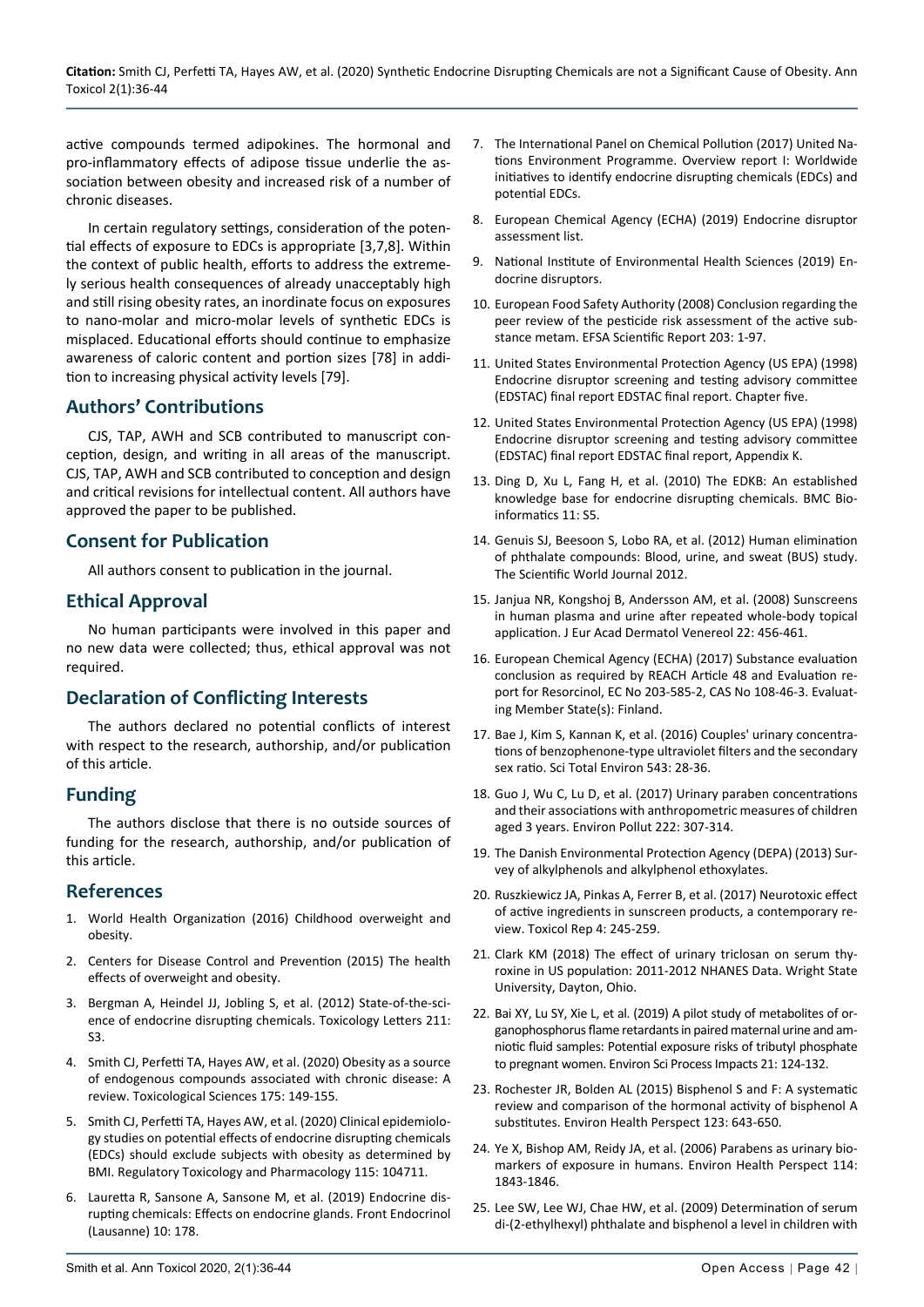[idiopathic central precocious puberty. J Korean Soc Pediatr En](https://e-apem.org/journal/view.php?number=67)docrinol [14: 154-162.](https://e-apem.org/journal/view.php?number=67)

- 26. [Kim H, Jang CH \(2007\) Sensitive determination of eleven phe](http://eeer.org/journal/view.php?number=233)[nolic endocrine-disrupting chemicals in human urine using gas](http://eeer.org/journal/view.php?number=233)  [chromatography/mass spectrometry-selected ion monitoring.](http://eeer.org/journal/view.php?number=233)  [Environ Eng Res 12: 93-100.](http://eeer.org/journal/view.php?number=233)
- 27. [Jeng HA \(2014\) Exposure to endocrine disrupting chemicals and](https://pubmed.ncbi.nlm.nih.gov/24926476/)  [male reproductive health. Front Public Health 2: 55.](https://pubmed.ncbi.nlm.nih.gov/24926476/)
- 28. [Nordic Council of Ministers \(2018\) New EU criteria for endocrine](https://norden.diva-portal.org/smash/get/diva2:1243064/FULLTEXT02.pdf)  [disrupters - Consequences for the food chain.](https://norden.diva-portal.org/smash/get/diva2:1243064/FULLTEXT02.pdf)
- 29. [Organisation for Economic Co-operation and Development](https://www.oecd.org/env/ehs/testing/oecdworkrelatedtoendocrinedisrupters.htm)  [\(OECD\) \(2019\) OECD work related to endocrine disrupters.](https://www.oecd.org/env/ehs/testing/oecdworkrelatedtoendocrinedisrupters.htm)
- 30. [Ames BN, Profet M, Gold LS \(1990\) Dietary pesticides \(99.99% all](https://www.ncbi.nlm.nih.gov/pmc/articles/PMC54831/)  [natural\). Proc Natl Acad Sci U S A 87: 7777-7781.](https://www.ncbi.nlm.nih.gov/pmc/articles/PMC54831/)
- 31. Duke SO (1990) Natural pesticides from plants. In: J Janick, JE Simon, Advances in new crops. (edn), Timber Press, Portland, OR, 511-517.
- 32. Rodgman A, Perfetti TA (2013) The chemical components of tobacco and tobacco smoke. CRC Press, Taylor & Francis Group.
- 33. [Smith CJ, Payne V, Doolittle DJ, et al. \(1992\) Mutagenic activity of](https://pubmed.ncbi.nlm.nih.gov/1374534/)  [a series of synthetic and naturally occurring heterocyclic amines](https://pubmed.ncbi.nlm.nih.gov/1374534/)  [in Salmonella. Mutat Res 279: 61-73.](https://pubmed.ncbi.nlm.nih.gov/1374534/)
- 34. [Guarner F, Malagelada J \(2003\) Gut flora in health and disease.](https://pubmed.ncbi.nlm.nih.gov/12583961/)  [Lancet 361: 512-519.](https://pubmed.ncbi.nlm.nih.gov/12583961/)
- 35. [Sears CL \(2005\) A dynamic partnership: Celebrating our gut flora.](https://pubmed.ncbi.nlm.nih.gov/16701579/)  [Anaerobe 11: 247-251.](https://pubmed.ncbi.nlm.nih.gov/16701579/)
- 36. [Beaugerie L, Petit JC \(2004\) Antibiotic-associated diarrhoea. Best](https://www.sciencedirect.com/science/article/abs/pii/S1521691803001276)  [Practice & Research Clinical Gastroenterology 18: 337-352.](https://www.sciencedirect.com/science/article/abs/pii/S1521691803001276)
- 37. [Sender R, Fuchs S, Milo R \(2016\) Revised estimates for the](https://pubmed.ncbi.nlm.nih.gov/27541692/)  [number of human and bacteria cells in the body. PLoS Biol 14:](https://pubmed.ncbi.nlm.nih.gov/27541692/)  [e1002533.](https://pubmed.ncbi.nlm.nih.gov/27541692/)
- 38. [Nicholson JK, Holmes E, Kinross J, et al. \(2012\) Host-gut microbi](https://pubmed.ncbi.nlm.nih.gov/22674330/)[ota metabolic interactions. Science 366: 1262-1267.](https://pubmed.ncbi.nlm.nih.gov/22674330/)
- 39. [Carvalho FP \(2017\) Pesticides, environment, and food safety.](https://onlinelibrary.wiley.com/doi/full/10.1002/fes3.108)  [Food and Energy Security 6: 48-60.](https://onlinelibrary.wiley.com/doi/full/10.1002/fes3.108)
- 40. [de Jong E, Field JA, Spinnler HE, et al. \(1994\) Significant biogen](https://pubmed.ncbi.nlm.nih.gov/16349156/)[esis of chlorinated aromatics by fungi in natural environments.](https://pubmed.ncbi.nlm.nih.gov/16349156/)  [Appl Environ Microbiol](https://pubmed.ncbi.nlm.nih.gov/16349156/) 60: 264-270.
- 41. Woitas R (2014) Naturally occurring persistent organic pollutant. ESSAI 12: 156-158.
- 42. [Clarke N, Fuksová K, Gryndler M, et al. \(2009\) The formation and](https://pubmed.ncbi.nlm.nih.gov/19104865/)  [fate of chlorinated organic substances in temperate and boreal](https://pubmed.ncbi.nlm.nih.gov/19104865/)  [forest soils. Environ Sci Pollut Res Int 16: 127-143.](https://pubmed.ncbi.nlm.nih.gov/19104865/)
- 43. [Agarwal V, Blanton JM, Podell S, et al. \(2017\) Metagenomic dis](https://pubmed.ncbi.nlm.nih.gov/28319100/)[covery of polybrominated diphenyl ether biosynthesis by marine](https://pubmed.ncbi.nlm.nih.gov/28319100/)  [sponges. Nat Chem Biol 13: 537-543.](https://pubmed.ncbi.nlm.nih.gov/28319100/)
- 44. [Stone RP, Lehnert H, Reiswig H \(2011\) A guide to the deep-water](https://spo.nmfs.noaa.gov/content/guide-deepwater-sponges-aleutian-island-archipelago)  [sponges of the Aleutian Island Archipelago. NOAA 12.](https://spo.nmfs.noaa.gov/content/guide-deepwater-sponges-aleutian-island-archipelago)
- 45. [Vasanthabharathi V, Jayalakshmi S \(2017\) Diversity and distribu](https://www.idosi.org/gv/gv19(1)17/5.pdf)[tion of indole acetic acid producing marine sponge associated](https://www.idosi.org/gv/gv19(1)17/5.pdf)  [bacteria from Gulf of Mannar, southeast coast of India. Global](https://www.idosi.org/gv/gv19(1)17/5.pdf)  [Veterinaria 19: 487-490.](https://www.idosi.org/gv/gv19(1)17/5.pdf)
- 46. [World Bank Group \(2015\) Seaweed aquaculture for food securi](https://elibrary.worldbank.org/doi/abs/10.1596/24919)[ty, income generation and environmental health in tropical de](https://elibrary.worldbank.org/doi/abs/10.1596/24919)[veloping countries.](https://elibrary.worldbank.org/doi/abs/10.1596/24919)
- 47. [Suzuki M, Vairappan CS \(2005\) Halogenated secondary metab](https://eurekamag.com/research/013/393/013393821.php)[olites from the Japanese species of red algae genus Laurencia](https://eurekamag.com/research/013/393/013393821.php)  [\(Rhodomelaceae, Ceramiales\). Current Topics in Phytochemistry](https://eurekamag.com/research/013/393/013393821.php)  [5: 1-38.](https://eurekamag.com/research/013/393/013393821.php)
- 48. [\(2018\) Organic halogen compounds. Chemistry Explained.](http://www.chemistryexplained.com/Ny-Pi/Organic-Halogen-Compounds.html)
- 49. [Gribble GW \(1992\) Naturally occurring organohalogen com](https://pubs.acs.org/doi/abs/10.1021/np50088a001)[pounds--a survey. J Nat Prod 55: 1353-1395.](https://pubs.acs.org/doi/abs/10.1021/np50088a001)
- 50. [Gribble GW \(2003\) The diversity of naturally produced organo](https://pubmed.ncbi.nlm.nih.gov/12738253/)[halogens. Chemosphere 52: 289-297.](https://pubmed.ncbi.nlm.nih.gov/12738253/)
- 51. [Brzuzy LP, Hites RA \(1996\) Global mass balance for polychlori](https://pubs.acs.org/doi/abs/10.1021/es950714n)nated dibenzo-*p*[-dioxins and dibenzofurans. Environ Sci Technol](https://pubs.acs.org/doi/abs/10.1021/es950714n)  [30: 1797-1804.](https://pubs.acs.org/doi/abs/10.1021/es950714n)
- 52. [Picon‐Ruiz M, Morata‐Tarifa C, Valle‐Goffin JJ, et al. \(2017\) Obe](https://pubmed.ncbi.nlm.nih.gov/28763097/)[sity and adverse breast cancer risk and outcome: Mechanistic](https://pubmed.ncbi.nlm.nih.gov/28763097/)  [insights and strategies for intervention. CA Cancer J Clin 67: 378-](https://pubmed.ncbi.nlm.nih.gov/28763097/) [397.](https://pubmed.ncbi.nlm.nih.gov/28763097/)
- 53. [Ogden CL, Carroll MD, Kit BK, et al. \(2014\) Prevalence of child](https://pubmed.ncbi.nlm.nih.gov/24570244/)[hood and adult obesity in the United States, 2011-2012. JAMA](https://pubmed.ncbi.nlm.nih.gov/24570244/)  [311: 806-814.](https://pubmed.ncbi.nlm.nih.gov/24570244/)
- 54. [Finkelstein EA, Khavjou OA, Thompson H, et al. \(2012\) Obesity](https://pubmed.ncbi.nlm.nih.gov/22608371/)  [and severe obesity forecasts through 2030. Am J Prev Med 42:](https://pubmed.ncbi.nlm.nih.gov/22608371/)  [563-570.](https://pubmed.ncbi.nlm.nih.gov/22608371/)
- 55. [\(2016\) The world factbook. Country comparison: Obesity adult](https://www.cia.gov/library/publications/the-world-factbook/rankorder/2228rank.html)  [prevalence rate. Central Intelligence Agency.](https://www.cia.gov/library/publications/the-world-factbook/rankorder/2228rank.html)
- 56. World Population Review (2019) Obesity rate by state 2019.
- 57. [Ogden CL, Fakhouri TH, Carroll MD, et al. \(2017\) Prevalence of](https://www.cdc.gov/mmwr/volumes/66/wr/mm6650a1.htm)  [obesity among adults, by household income and education -](https://www.cdc.gov/mmwr/volumes/66/wr/mm6650a1.htm)  [United States, 2011-2014. MMWR 66: 1369-1373.](https://www.cdc.gov/mmwr/volumes/66/wr/mm6650a1.htm)
- 58. [Bentley RA, Ormerod P, Ruck DJ \(2018\) Recent origin and evo](https://www.nature.com/articles/s41599-018-0201-x)[lution of obesity-income correlation across the United States.](https://www.nature.com/articles/s41599-018-0201-x)  [Palgrave Communications 4: 146.](https://www.nature.com/articles/s41599-018-0201-x)
- 59. [Office of Minority Health \(2018\) Obesity and African Americans.](https://minorityhealth.hhs.gov/omh/browse.aspx?lvl=4&lvlid=25)
- 60. [Centers for Disease Control and Prevention \(2018\) Behavior, en](https://www.cdc.gov/genomics/resources/diseases/obesity/index.htm)[vironment, and genetic factors all have a role in causing people](https://www.cdc.gov/genomics/resources/diseases/obesity/index.htm)  [to be overweight and obese.](https://www.cdc.gov/genomics/resources/diseases/obesity/index.htm)
- 61. [Vadeboncoeur C, Townsend N, Foster C \(2015\) A meta-analysis](https://pubmed.ncbi.nlm.nih.gov/26217537/)  [of weight gain in first year university students: Is freshman 15 a](https://pubmed.ncbi.nlm.nih.gov/26217537/)  [myth? BMC Obes 2: 22.](https://pubmed.ncbi.nlm.nih.gov/26217537/)
- 62. [Littman AJ, Jacobson IG, Boyko EJ, et al. \(2013\) Weight change](https://pubmed.ncbi.nlm.nih.gov/22491091/)  [following US military service. Int J Obes \(Lond\) 37: 244-253.](https://pubmed.ncbi.nlm.nih.gov/22491091/)
- 63. Associated Press (2004) Immigrants to the US arrive thin, get fat.
- 64. [Hales CM, Fryar CD, Carroll MD, et al. \(2018\) Trends in obesity](https://www.ncbi.nlm.nih.gov/pmc/articles/PMC5876828/)  [and severe obesity prevalence in US youth and adults by sex and](https://www.ncbi.nlm.nih.gov/pmc/articles/PMC5876828/)  [age, 2007-2008 to 2015-2016. JAMA 319: 1723-1725.](https://www.ncbi.nlm.nih.gov/pmc/articles/PMC5876828/)
- 65. [Autrup H, Barile FA, Berry C, et al. \(2020\) Human exposure to](https://pubmed.ncbi.nlm.nih.gov/32552445/)  [synthetic endocrine disrupting chemicals \(S-EDCs\) is generally](https://pubmed.ncbi.nlm.nih.gov/32552445/)  [negligible as compared to natural compounds with higher or](https://pubmed.ncbi.nlm.nih.gov/32552445/)  [comparable endocrine activity. How to evaluate the risk of the](https://pubmed.ncbi.nlm.nih.gov/32552445/)  [S-EDCs? J Toxicol Environ Health A 83: 485-494.](https://pubmed.ncbi.nlm.nih.gov/32552445/)
- 66. [Sifakis S, Androutsopoulos VP, Tsatsakis AM, et al. \(2017\) Human](https://pubmed.ncbi.nlm.nih.gov/28292651/)  [exposure to endocrine disrupting chemicals: Effects on the male](https://pubmed.ncbi.nlm.nih.gov/28292651/)  [and female reproductive systems. Environ Toxicol Pharmacol 51:](https://pubmed.ncbi.nlm.nih.gov/28292651/)  [56-70.](https://pubmed.ncbi.nlm.nih.gov/28292651/)
- 67. [Fasshauer M, Bluher M \(2015\) Adipokines in health and disease.](https://pubmed.ncbi.nlm.nih.gov/26022934/)  [Trends Pharmacol Sci](https://pubmed.ncbi.nlm.nih.gov/26022934/) 36: 461-470.